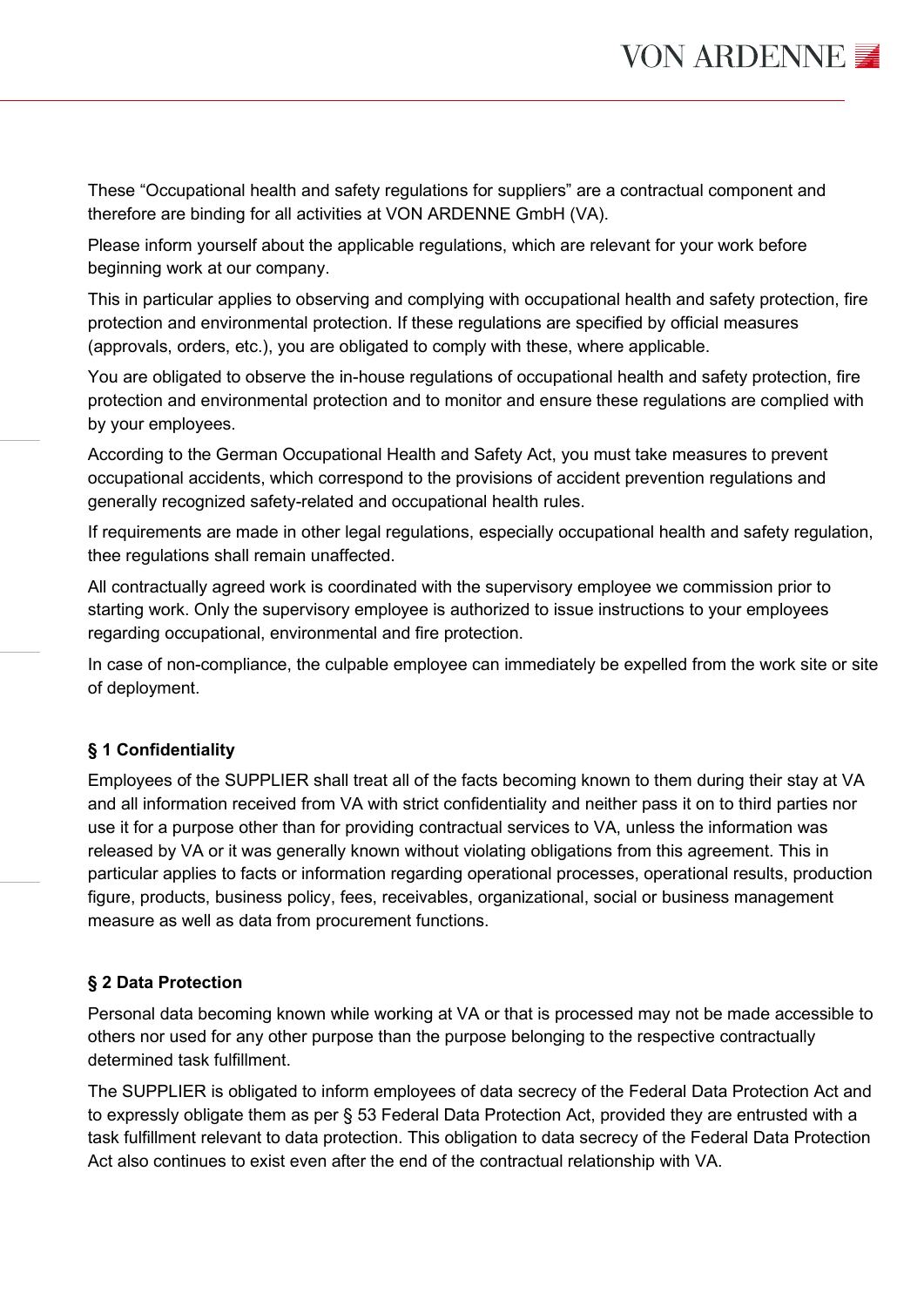# **§ 3 Non-discrimination**

The SUPPLIER is obligated to VA to meet its organizational obligations as per § 12 Equal Treatment Act and to regularly comprehensively inform its employees of the contents and obligations from these regulations in order to prevent illegal discrimination.

According to thee regulations, direct and indirect discrimination, harassment, sexual harassment and incitement to discrimination based on ethnic origin, religion or ideology, a disability, age, gender or sexual identity are prohibited.

The SUPPLIER indemnifies VA from any claims for compensation resulting from employees of the SUPPLIER violating the Equal Treatment Act towards a VA employee. The violation of the SUPPLIER's employee towards VA employees entitles VA to terminate the contractual relationship with the SUPPLIER without notice for good reason.

# **§ 4 Image and sound recordings**

Photography, filming and sound recordings are not permitted on VA's premises. Recordings required as part of the contractual fulfillment are only permitted with VA's written approval. In case of a violation, the filmed and sound material may be demanded by VA and destroyed.

# **§ 5 Visitor badges**

A visitor badge will be issued for the SUPPLIER's employees working at VA for the duration of their stay, which must be visibly worn on the premises. The visitor badge cannot be transferred to another person and is to be picked up at reception when entering the company premises.

The visitor badge is handed out by reception personnel and is to be returned, unprompted, to the reception personnel when the work is complete.

Immediately report a lost visitor badge to the reception personnel.

For all stays on the company premises outside of VA working hours (business days before 6:00 am and after 6:00 pm, Saturdays, Sundays and holidays), a written work permit is to be procured from VA supervisors in advance. Other contractual agreements are not affected.

## **§ 6 Access cards / keys**

Visitor badges may also be set up as an access card to site, buildings or rooms, provided this is necessary to fulfill the contractual subject matter.

If required, VA shall provide additional keys. The SUPPLIER is liable for lost or damaged keys.

The SUPPLIER is liable for all damage VA incurs from abuse of the visitor badges and keys provided.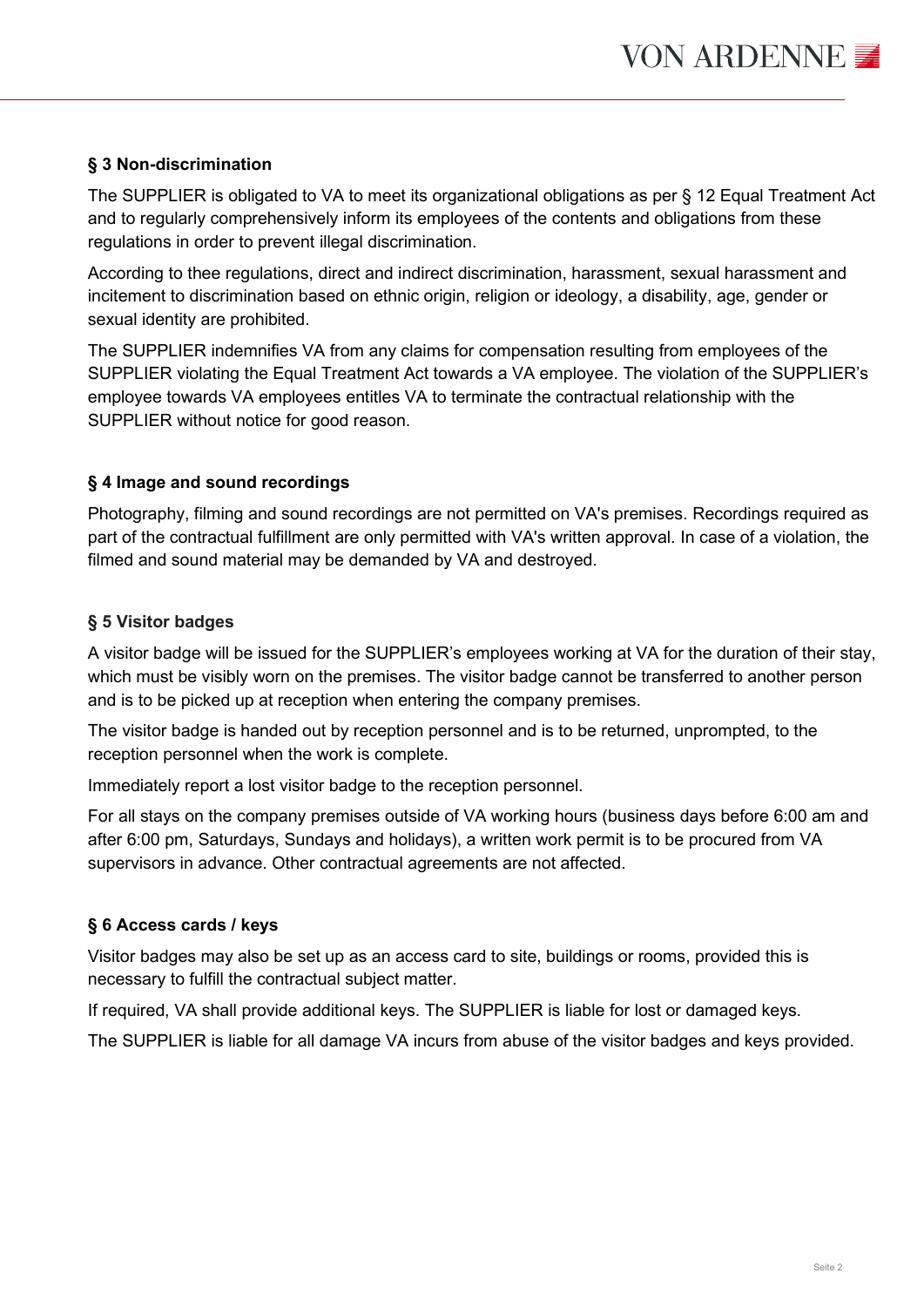# **§ 7 Traffic rules**

It is only permitted to drive into and park on company premises with a valid entry permit provided by the competent VA supervisor.

10 km/h is the agreed maximum speed on the entire company premises.

The speed is to be adapted to local and time conditions and is to be driven with the utmost caution.

Priority is always to be given to internal traffic.

Building entries, evacuation routes, fire department accesses and rescue routes must be kept clear.

Vehicles parked in areas to be kept clear, that cause an impairment to operational processes or that endanger safety may be towed at the expense of the party responsible.

Incidents, in particular accidents, damage to parked vehicles and other cases of damage, must be reported to the VA supervisor immediately. VA is only liable in the context of the legal provisions.

## **§ 8 Evacuation routes**

The SUPPLIER's employees must inform themselves of the location of the nearest evacuation and rescue routes, fire extinguishers, fire alarms and emergency call stations as well as how to behave in case of employee.

Traffic routes, evacuation and rescue routes, emergency exits, safety devices (such as fire extinguishing equipment and eye showers, etc.) as well as access to electrical equipment may not be blocked.

Doors in evacuation routes and emergency exits may not be obstructed and must always be capable of being opened from the inside during operating hours.

## **§ 9 Accidents**

Accidents are to be reported to the VA supervisor immediately. In case of an emergency, follow the VA instructions. First aid is generally to be provided by the SUPPLIER. If first aid is provided by VA employees following accidents, this shall not affect the contractual partner's obligation.

# **§ 10 Smoking and alcohol**

Smoking is generally prohibited in VA buildings. Smoking zones are set up outside of the building.

It is generally prohibited to consume alcohol or other intoxicants on VA premises. Persons under the influence of alcohol or drugs will be removed from the company premises.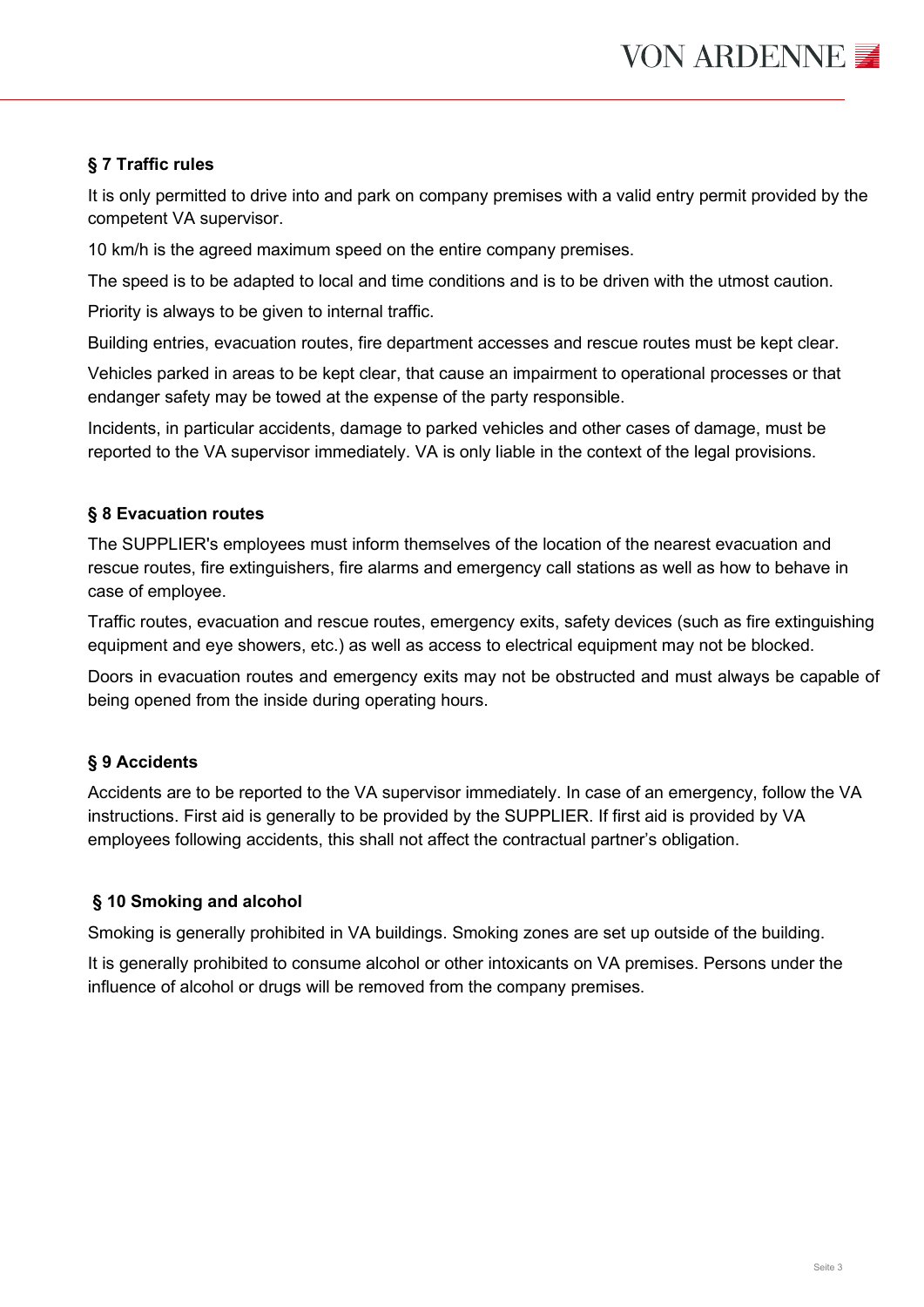## **§ 11 Lost property**

Objects found on the VA premises are to be handed over to the VA supervisor or reception immediately. VA expressly points out that theft of lost property will be reported and prosecuted.

## **§ 12 Items brought in**

Items, materials and tools brought in are to be secured against unauthorized use and theft. VA is not liable for lost property.

## **§ 13 Taking items**

Items that were not brought in by employees of the SUPPLIER may only be removed from the company premises with a corresponding certificate from the VA contact partner.

## **§ 14 Entering rooms, operating machines**

Entering any room and facility, and operating machines and devices is prohibited if it is not necessary to fulfill contractual obligations.

It is permitted to use the company restaurant to get food and drink during breaks.

## **§ 15 Fire and explosion protection**

The measures of the fire protection code of VON ARDENNE GmbH apply.

An automatic fire alarm system is installed in the buildings. The external company shall bear the consequential costs if an alarm is negligently triggered.

A written permit is required prior to starting work for planned welding, soldering, grinding and abrasive cutting work outside of welding workshops.

Hand-held fire extinguishers are mounted in easily accessible places in all buildings and are labeled accordingly. They may not be removed or misused. Their locations are always to be kept accessible.

In case of emergency (e.g. fire), an order may be issued to evacuate the VA building. The evacuation order require all persons present in the building to immediately, but calmly leave the premises, to proceed to the meeting points and to remain there until further instructions are given.

## **§ 16 Personal protective equipment**

If personal protective equipment is required by VA or is necessary to perform the work, then this must be worn. Protective shoes of protection level S3 must be worn in all production areas and in the logistics area.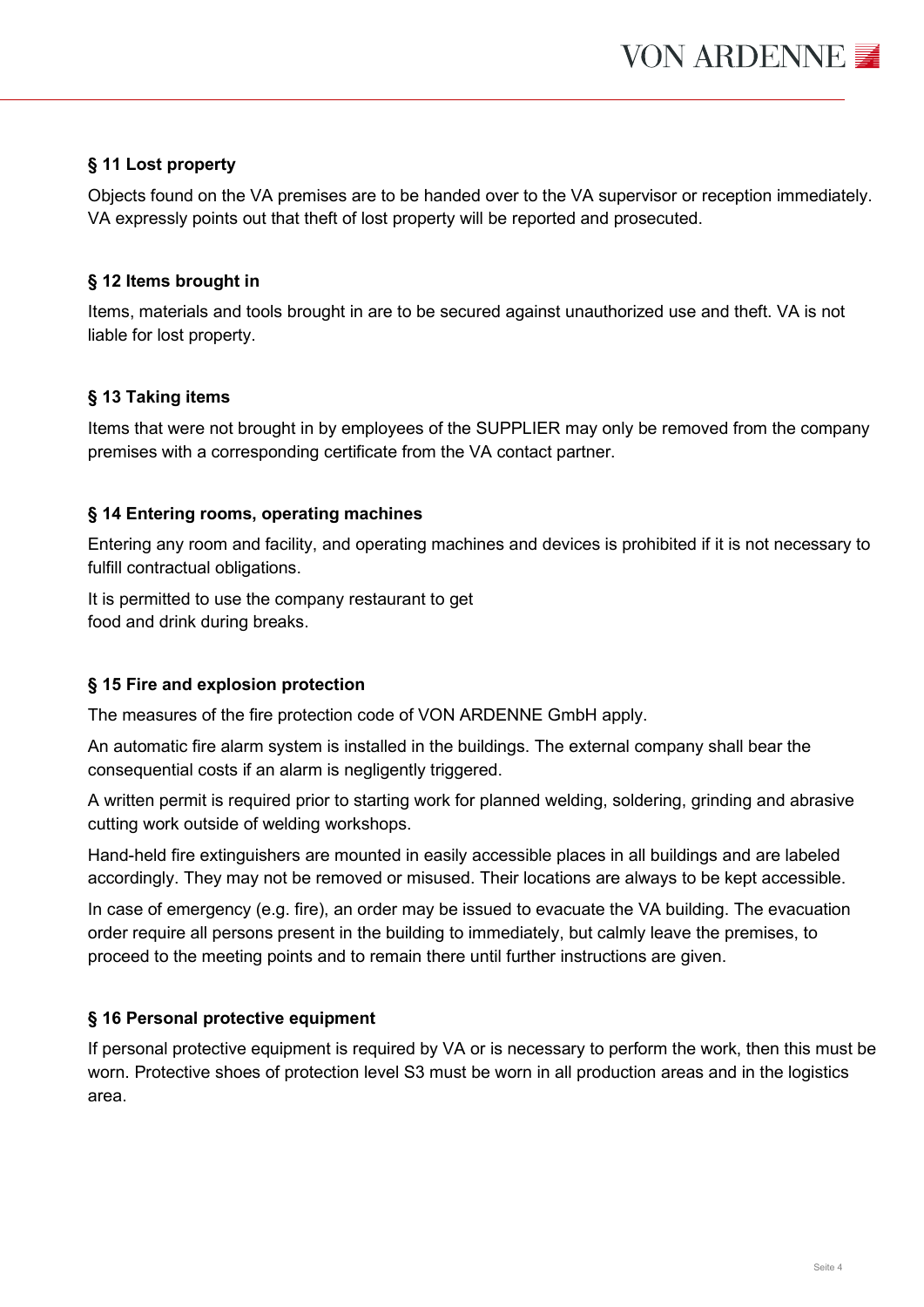## **§ 17 Work equipment**

The work equipment, tools and devices used for the contract fulfillment must comply with the relevant accident prevention regulations and be in a flawless condition. This also includes proof of a properly performed inspection as per the Ordinance on Industrial Safety and Health.

Damaged work equipment is to be effectively secured to prevent further use and removed from the company premises.

#### **§ 18 Performing work**

All work must be performed according to the relevant accident prevention regulations. In particular, this concerns the rules on electrical safety and setting up and securing work spaces (e.g. barriers).

Work spaces and assembly areas are to be kept clean. Securely store material and tools. Tools, devices and material may only be stored in places assigned by the VA contact partner.

#### **§ 19 Hazardous work**

The following work requires careful coordination by the responsible party of the SUPPLIER and requires a written approval with an "on site" instruction by the VA supervisor:

- Welding, soldering, grinding, abrasive cutting as well as working with an open flame and processing flammable and oxidizing hazardous substances (flammable work)
- Work in confined spaces, container, pits as well as supply and disposal channels
- Work on fire extinguishing, alarm and warning systems
- Work in rooms protected by automatic extinguishing systems
- Using hazardous substances in the sense of the Ordinance on Hazardous Substances
- Removal of protective devices
- Work on containers and pipelines
- Work on electrical systems and in areas at risk of radiation, fire and explosion
- Earthworks, e.g. excavating excavation pit and shafts
- All work for which sections of the fire alarm system must be taken out of operation
- Work in the laboratory area with test benches

#### **§ 20 Using hazardous materials**

The use of hazardous substances or hazardous preparations requires approval and is to be applied for by the SUPPLIER's contact partner prior to starting work.

The safety data sheets of the hazardous materials or hazardous preparations to be used are to be brought to the attention of the VA supervisor.

#### **§ 21 Disposal of waste and residue**

The materials and auxiliary materials supplied for the performance of the work shall remain the property of the SUPPLIER or its subcontractor until used properly. All of the waste generated in the performance